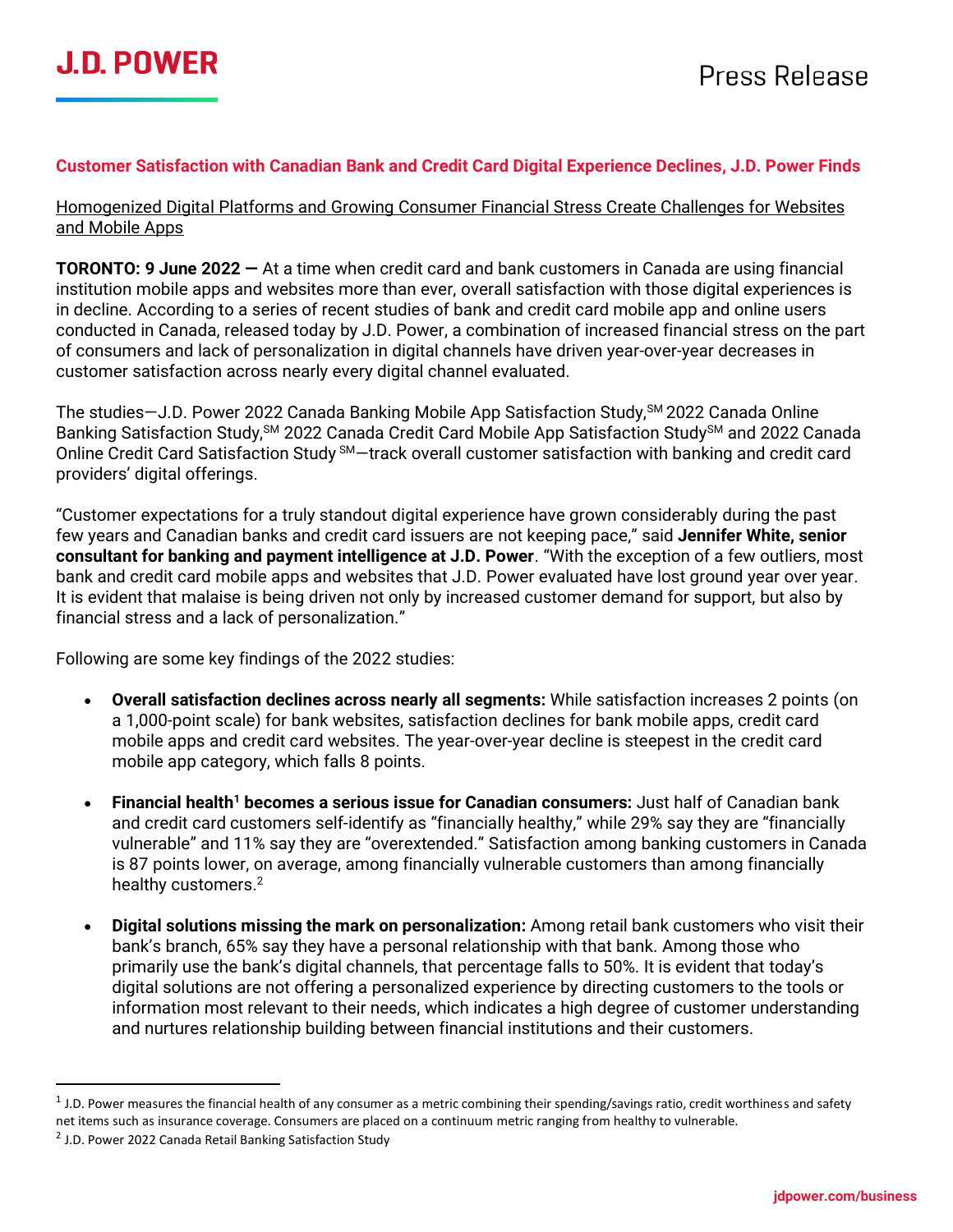• **Spending and budgeting tools have positive effect on customer satisfaction:** One bright spot in the studies: digital spending analysis and budgeting tools are associated with a significant increase in customer satisfaction across all segments. However, utilization of these tools remains flat with just 22% to 32% of bank and credit card customers currently using them.

### **Study Rankings**

**RBC Royal Bank** ranks highest in banking mobile app satisfaction, with a score of 828. **TD Canada Trust** (827) ranks second and **Scotiabank** (822) ranks third.

**CIBC** ranks highest in online banking satisfaction, with a score of 816. Scotiabank (811) ranks second and RBC Royal Bank (809) ranks third.

**Tangerine Bank** ranks highest in credit card mobile app satisfaction, with a score of 860. RBC Royal Bank (836) ranks second and Scotiabank (834) ranks third.

CIBC ranks highest in online credit card satisfaction, with a score of 831. Tangerine Bank (814) ranks second and RBC Royal Bank (813) ranks third.

The 2022 Canada Banking Mobile App Satisfaction, Canada Online Banking Satisfaction, Canada Credit Card Mobile App Satisfaction and Canada Online Credit Card Satisfaction studies measure overall satisfaction with banking and credit card digital channels based on four factors (in alphabetical order): information/content; navigation; speed; and visual appeal. The studies are based on responses from 8,267 retail bank and credit card customers nationwide and were fielded from February through April 2022.

To learn more about these studies, visit [https://canada.jdpower.com/financial-services/canada-digital](https://canada.jdpower.com/financial-services/canada-digital-banking-and-credit-card-satisfaction-studies)[banking-and-credit-card-satisfaction-studies](https://canada.jdpower.com/financial-services/canada-digital-banking-and-credit-card-satisfaction-studies).

See the online press release at [http://www.jdpower.com/pr-id/2022064.](http://www.jdpower.com/pr-id/2022064)

### **About J.D. Power**

**J.D. Power** is a global leader in consumer insights, advisory services and data and analytics. A pioneer in the use of big data, artificial intelligence (AI) and algorithmic modeling capabilities to understand consumer behavior, J.D. Power has been delivering incisive industry intelligence on customer interactions with brands and products for more than 50 years. The world's leading businesses across major industries rely on J.D. Power to guide their customer-facing strategies.

J.D. Power has offices in North America, Europe and Asia Pacific. To learn more about the company's business offerings, visit [JDPower.com/business.](https://www.jdpower.com/business)

### **Media Relations Contacts**

Gal Wilder, NATIONAL; 416-602-4092; [gwilder@national.ca](mailto:gwilder@national.ca) Nicole Herback, NATIONAL; 403-200-1187; [nherback@national.ca](mailto:nherback@national.ca) Geno Effler, J.D. Power; West Coast; 714-621-622[4;](mailto:media.relations@jdpa.com) [media.relations@jdpa.com](mailto:media.relations@jdpa.com) 

### **About J.D. Power and Advertising/Promotional Rules:** [www.jdpower.com/business/about-us/press](http://www.jdpower.com/business/about-us/press-release-info)[release-info](http://www.jdpower.com/business/about-us/press-release-info)

# # # NOTE: Four charts follow.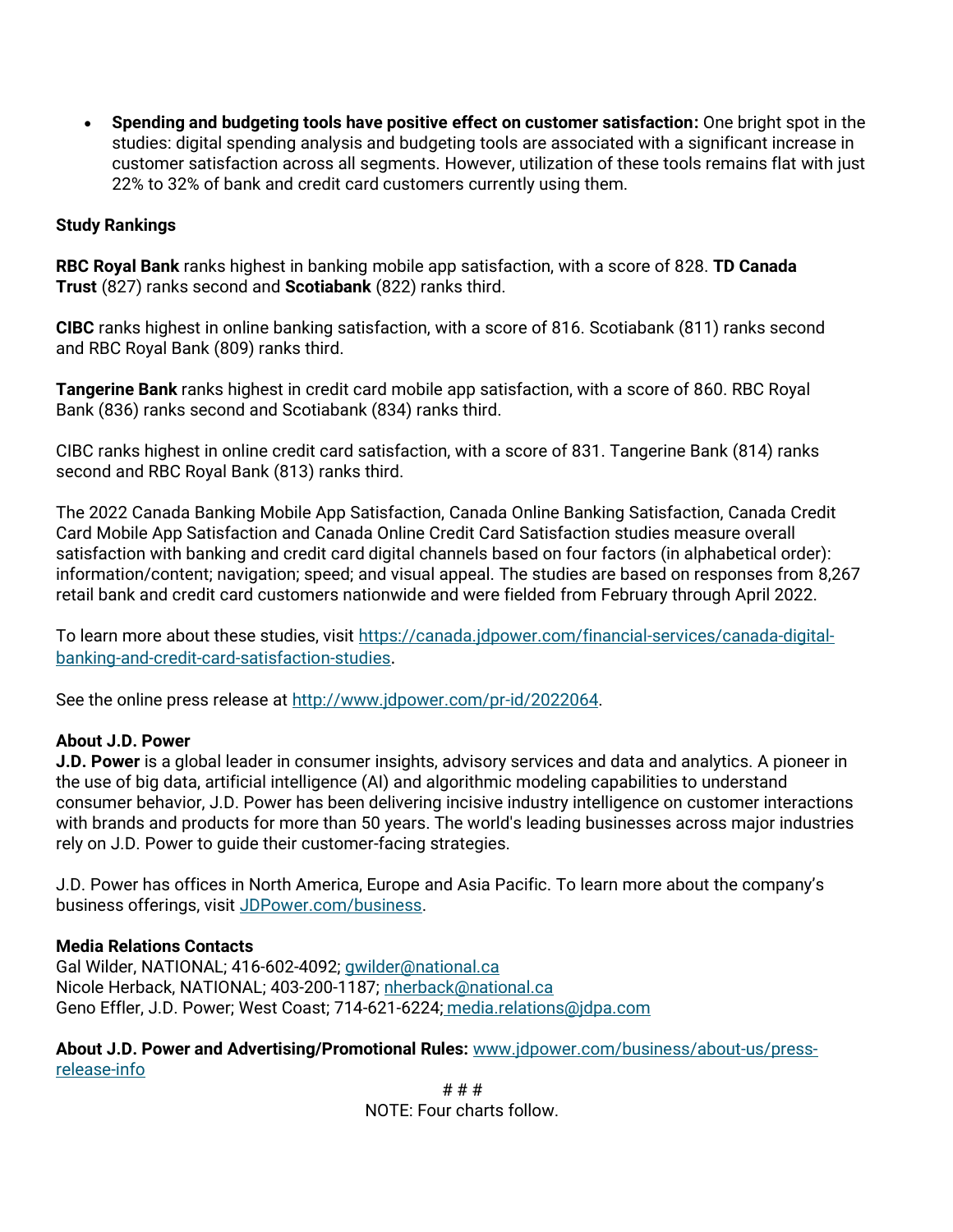## **J.D. Power 2022 Canada Banking Mobile App Satisfaction StudySM**



**Overall Customer Satisfaction Index Ranking**

*(Based on a 1,000-point scale)*

*Source: J.D. Power 2022 Canada Banking Mobile App Satisfaction StudySM*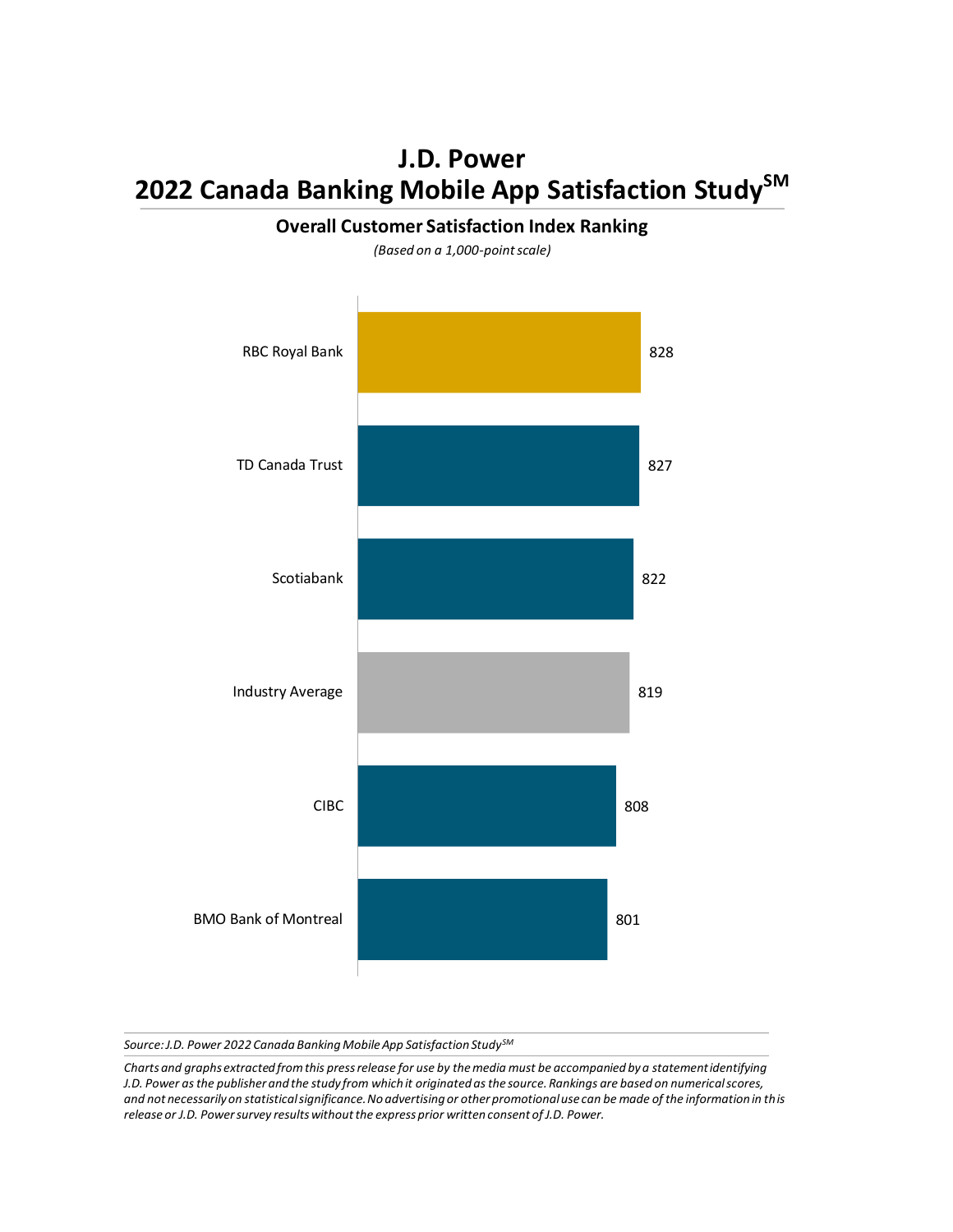# **J.D. Power 2022 Canada Online Banking Satisfaction StudySM**



**Overall Customer Satisfaction Index Ranking**

*(Based on a 1,000-point scale)*

*Source: J.D. Power 2022 Canada Online Banking Satisfaction StudySM*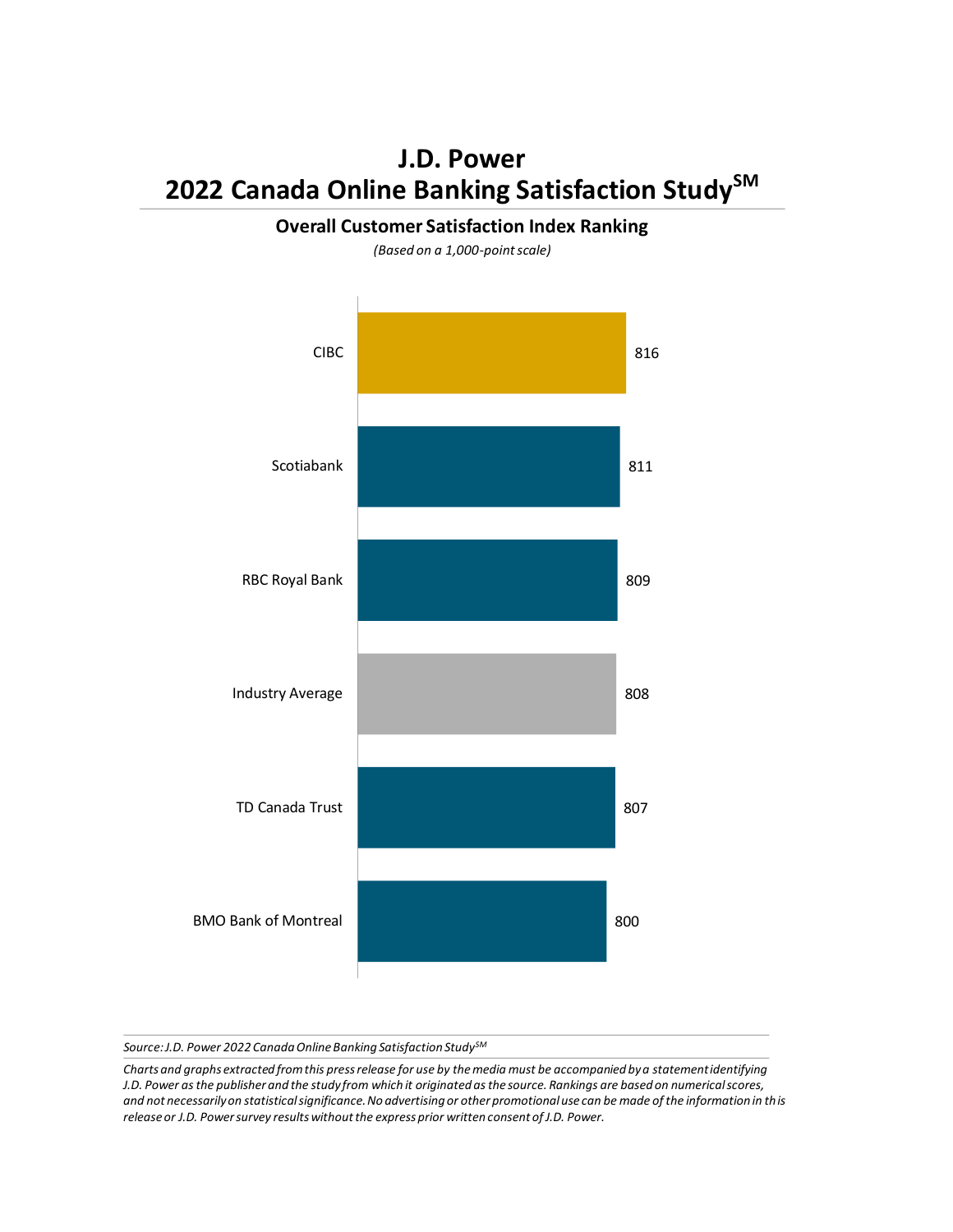## **J.D. Power 2022 Canada Credit Card Mobile App Satisfaction StudySM**

#### **Overall Customer Satisfaction Index Ranking**

*(Based on a 1,000-point scale)*



*Source: J.D. Power 2022 Canada Credit Card Mobile App Satisfaction StudySM*